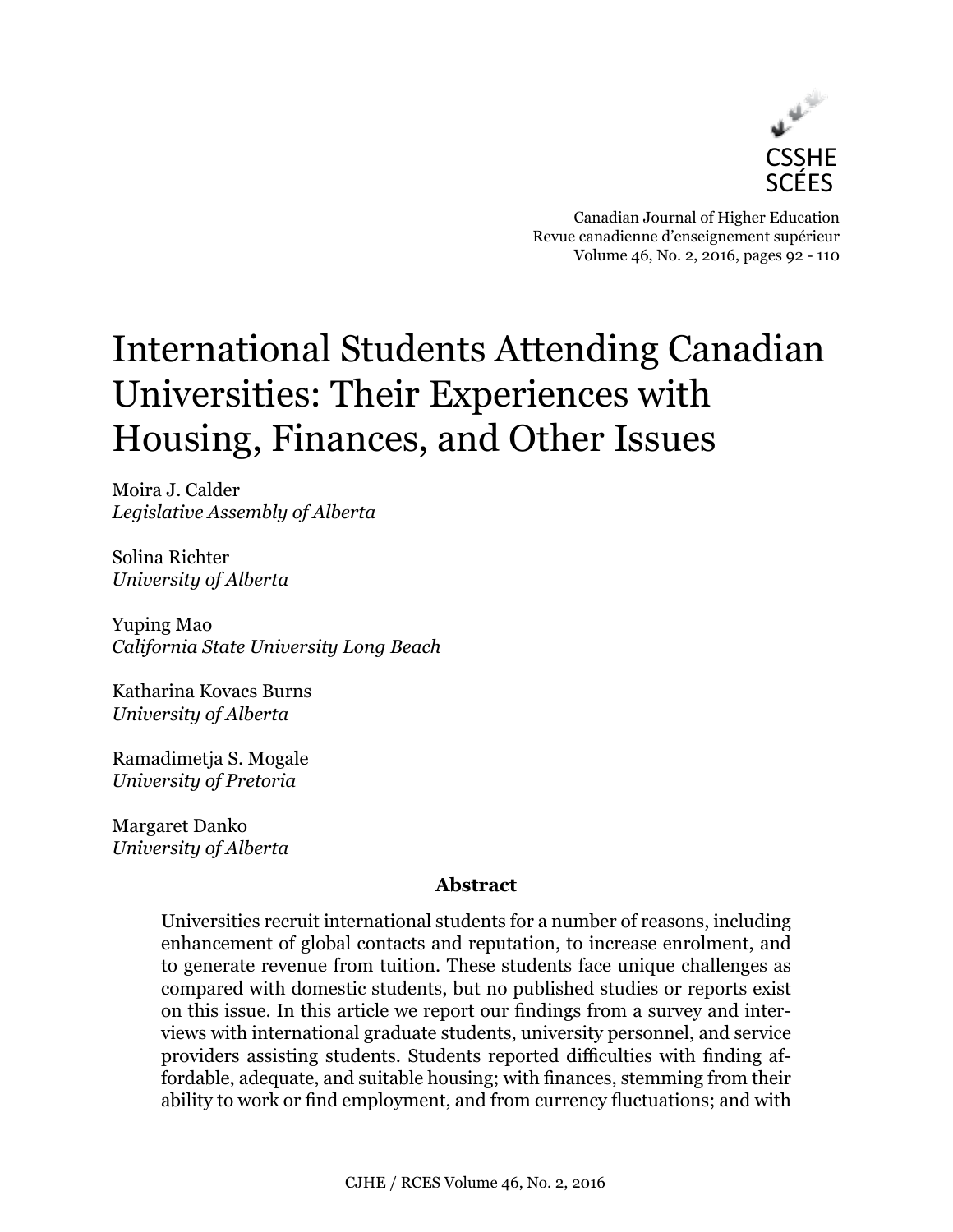integration into a new university and an unfamiliar society. Administrators described limits to the assistance they could provide. Both groups suggested changes to address international students' housing and financial issues. This study is part of a larger research project exploring housing and related issues among post-secondary students in a western Canadian city.

## **Résumé**

Les universités recrutent des étudiants étrangers pour plusieurs raisons : amélioration de leurs relations internationales et de leur réputation, augmentation du nombre d'inscriptions et génération de revenus. Quoique ces étudiants connaissent des difficultés particulières liées à leur situation d'étrangers, aucune étude ni aucun rapport n'existent sur le sujet. Nous présentons ici les résultats d'un sondage et des entrevues avec des étudiants étrangers diplômés, des membres du personnel de l'université et des prestataires de service aux étudiants. Les étudiants ont mentionné leurs difficultés à trouver un logement convenable à prix abordable, à dégager des revenus suffisants et à s'intégrer à leur nouvelle université et à la société. Le personnel administratif a décrit les limites de l'aide qu'il pouvait fournir. Les deux groupes ont apporté diverses suggestions pour résoudre ces questions pécuniaires et résidentielle. Cette étude fait partie d'un projet de recherche plus vaste portant sur le logement et ses enjeux connexes pour les étudiants post-secondaires d'une ville de l'Ouest canadien.

International students are temporary residents with study permits or refugee status (Citizenship and Immigration Canada [CIC], 2011, section 1.7). Students desire to study in another country to obtain a high-quality education and international experience (Skinkle & Embleton, 2014). Applicants choose Canadian universities for many reasons, including specific programs, affordability, and the perception of Canada as safe (Chen, 2007). Universities recruit these students to enhance their profiles and contacts, improve the quality of students, respond to international students' needs, and, in developed countries, provide a revenue source as domestic enrolment declines (Association of Universities and Colleges of Canada [AUCC], 2007, 2011). Between 1992 and 2008, the number of international students in Canadian universities doubled. In 2010, 90,000 were fulltime students, representing 8% of undergraduates, 18% of master's students, and 23% of doctoral students. A further 13,000 were studying part-time. Other countries have also seen similar increases (AUCC, 2011). In 2010, direct education services to international students contributed an estimated \$4.2 billion to the Canadian gross domestic product, about 7% of the education sector's total. These students also contribute to the local economy through personal spending and tax contributions (Roslyn Kunin & Associates, 2012).

The Advisory Panel on Canada's International Education Strategy (Advisory Panel, 2012) has recommended that Canadian post-secondary institutions double international student enrolment within the next decade. Therefore, universities have a stake in the success of these students (Pilote & Benabdeljalil, 2007), and targeted services will help position universities in a competitive global marketplace (AUCC, 2011). On the other hand, most North American institutions lack experience in serving international students and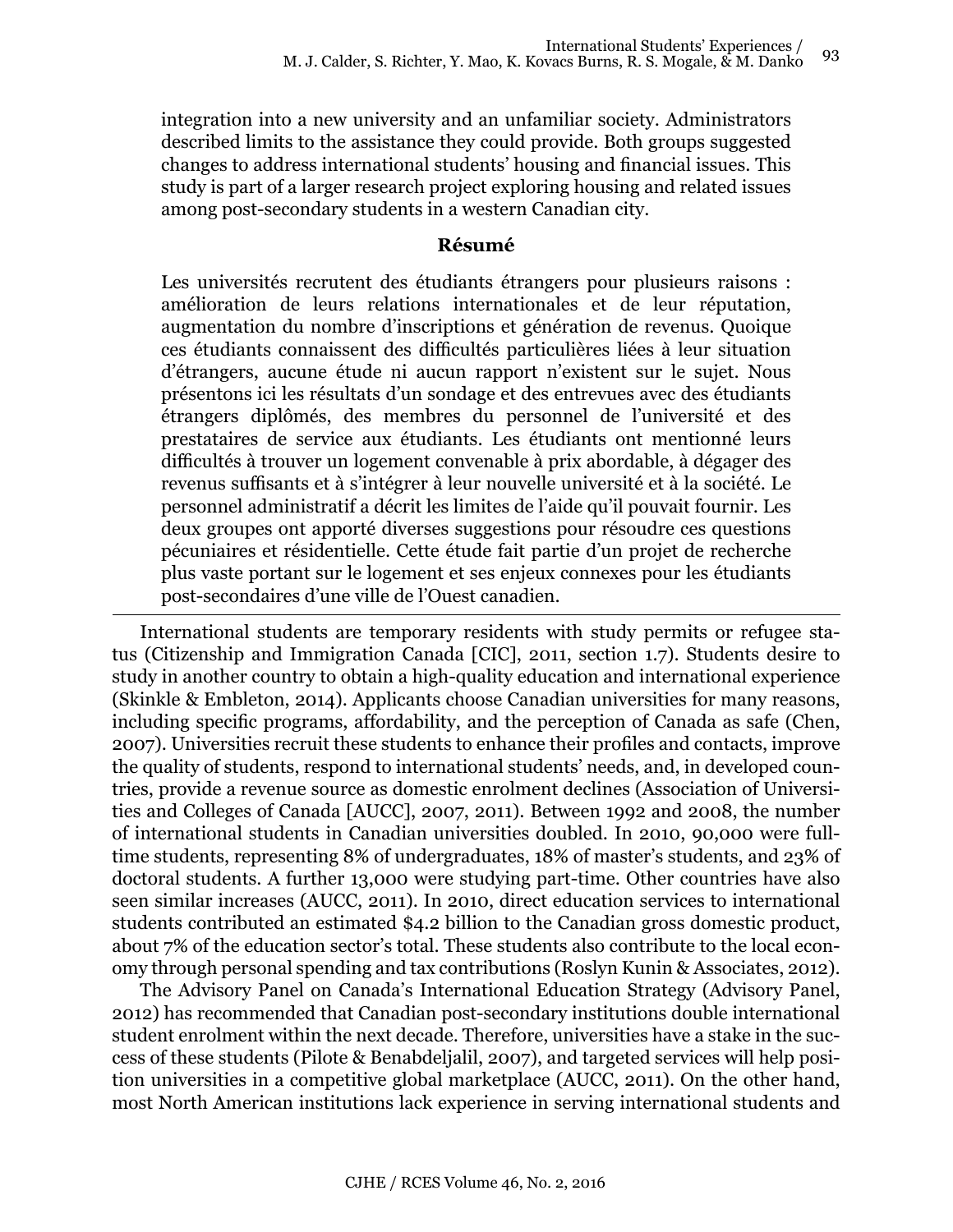are less experienced with those from diverse backgrounds, such as lower-income students, older students with families, or those from cultural or linguistic backgrounds other than the dominant one (Bader, 2004).

Research on international students' experience can help to inform the internationalization of post-secondary institutions, but it is lacking in many areas. Although researchers have studied issues such as conflict between international students and their advisers (Adrian-Taylor, Noels, & Tischler, 2007), little attention has been paid to integration factors (Cameron, 2006). In a meta-analysis of 47 dissertations, Banning and Kuk (2010) identified research on learning communities, multiculturalism, administration and technology, staffing, and student success, but not on student financial issues (Hellstén, 2002) or housing as an important determinant of health (World Health Organization, 2014). An unpublished western Canadian study identified housing security as an issue for postsecondary students (Gordon & Kovacs Burns, 2005), which led to a larger project exploring Canadian university students' housing security (Kovacs Burns et al., 2014) that highlighted unique factors for international students. Our purpose, therefore, is to illuminate needs and challenges of international students attending one Canadian university, and housing needs in particular. Findings might be transferable to additional studies in this and other post-secondary institutions. We first situate the study within the literature on post-secondary student issues, followed by an overview of the method, a presentation and discussion of the findings, and conclusions along with considerations for both universities and international students. We have adopted the perspective of structuration theory (Giddens, 1984) to illuminate the interactions between social structures and individuals to promote change processes when structures do not or no longer fulfill needs.

### **Background and Literature**

University services for international students include counselling and nonacademic support, orientation, designated support staff or offices, academic advisers/support, and international clubs (AUCC, 2007). Many institutions offer no pedagogical support, although international students might be unfamiliar with Canadian curriculum, teaching, and evaluation methods; technology use; and different instructor-student relationships (Pilote & Benabdeljalil, 2007). Students might also suffer from professors' stereotypes about their academic background (Hellstén, 2002). Difficulties can arise in the academic or professional realm (Hellstén, 2002) but also in personal areas, such as housing and finances, where all students might face problems (Berry, 1996). Challenges include pressure to succeed, language difficulties, cultural differences, financial issues, and coping with change. Adaptation might be affected by students' expectations, which are at least partially based on information received through both formal and informal channels before or shortly after arriving in Canada. Reliable information might be difficult for an international student to assess. For example, the Step 1-2-3 tool of the Council of Ministers of Education, Canada (CMEC, 2012b), allocates \$10,400 for living expenses, less than half the 2011 low-income cut-off for Canadian urban residents (Statistics Canada, 2012). Furthermore, information received depends on professional and social networks. Many Canadian universities and faculties or departments publish handbooks, as revealed in a Google search using the expression "handbooks for international students attending universities," so even those attending the same university might receive conflicting information if they are headed for different programs.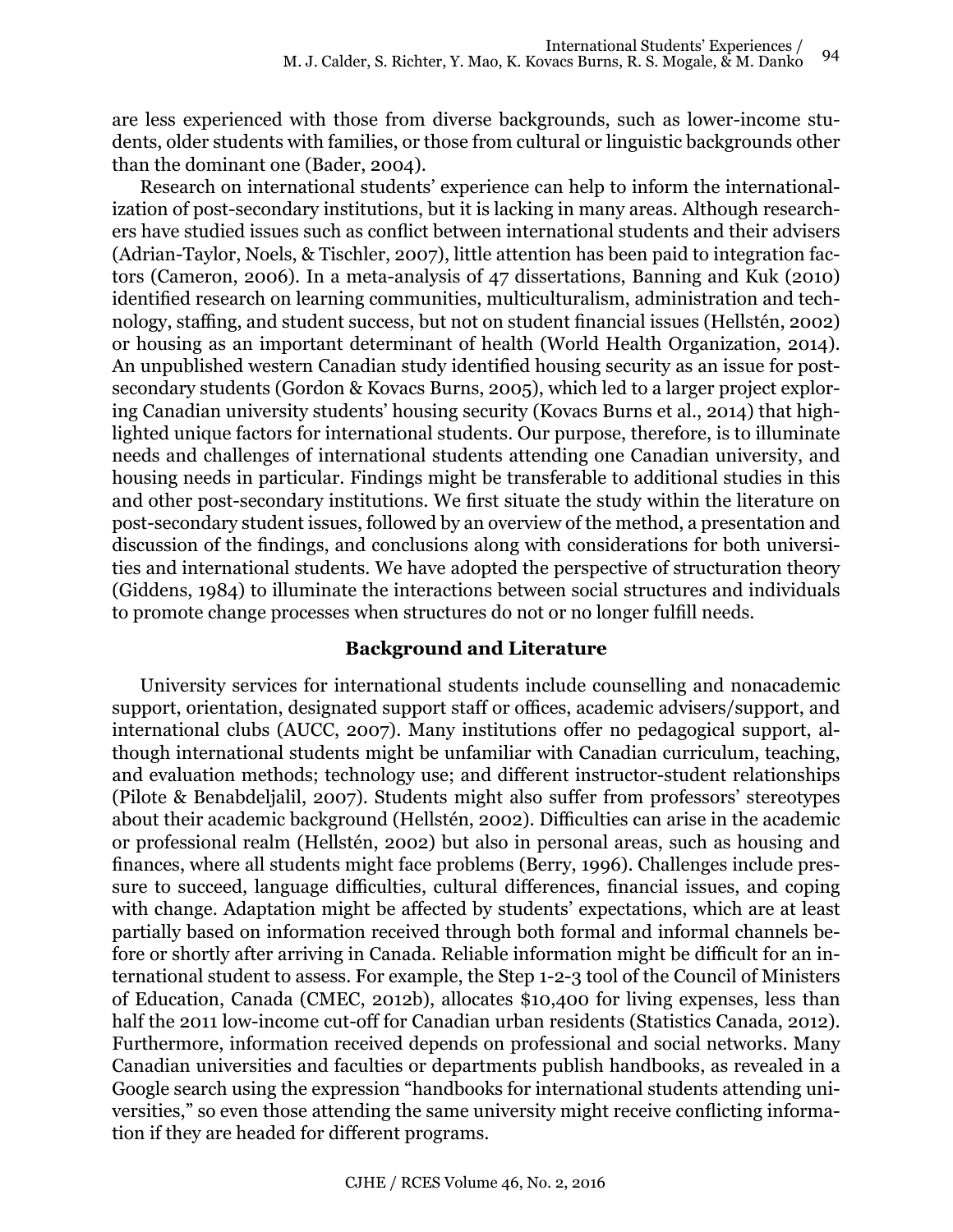Further complicating information transfer is the fact that policies and guidelines for international post-secondary education and students are under Global Affairs Canada (formerly Foreign Affairs, Trade and Development Canada) and the Council of Ministers of Education, Canada, but implementation is a provincial responsibility, so practices vary between provinces and between universities (Leyton-Brown, 2008), something students might not know. For example, Ontario's health plan does not cover international students, but university employees can access institutional plans (Leyton-Brown, 2008). Therefore, students' monitoring of structures, "rules and resources, or sets of transformation relations, organized as properties of social systems" (Giddens, 1984, p. 25), might provide information useful at one university but not at another. As well, on-campus housing available to arriving students varies among campuses ("First Year Housing," 2006), and they need housing that is appropriate and acceptable. In a study involving international students in Malaysia, gender and cultural background were correlated with student attitudes toward sharing of space and privacy and hence satisfaction with on-campus housing (Najib, Yusof, & Osman, 2011). Students with higher income had more choice in housing and expressed greater satisfaction. Some students prefer the privacy of living off campus but still might struggle to find a place to call home. Li (2006) described a student's unwillingness to hang a picture for fear of losing a damage deposit.

The issue of housing for international students in Canada is complicated as it involves various "structures" at different levels. For international students, structures are national, provincial, and university policies as well as resources and support provided by organizations and individuals directly to students in need. Many "agents" are also involved in international student housing issues, including nongovernment organizations working on housing issues, university administrators, faculty members, international students themselves, and student organizations. Through interactions and relationships, these agents take different roles in making changes in existing systems, which are "reproduced relations between actors or collectivities, organized as regular social practices" (p. 25). Giddens considers human beings to be actors or agents constrained by structures and systems but also using their agency—their intention and capability—to reproduce the structures. The constant restructuration process leads to social change at different levels. To understand the dynamic restructuration process within contexts, we attempted in our research to hear voices from different agents involved in this issue, and Giddens's structuration theory informed the process for this component of the study as well as the structural ones.

### **Method**

The project, part of a larger study (Kovacs Burns et al., 2014), entailed a parallel multiple methods study (Morse & Niehaus, 2009) involving a survey, document analysis, and interviews with key informants, aimed at collecting information on student housing and supports. An online survey invitation was emailed to 2,000 randomly selected students at a western Canadian university. Questions to student participants assessed housingrelated issues for them and friends, personal factors and demographic information, and awareness of and access to information and supports. As well, content analysis was conducted on university services, student housing, and student finance documents, and interviews were initiated with students, university personnel (faculty, administrators), service providers (food bank, finance office, international student office, counselling, health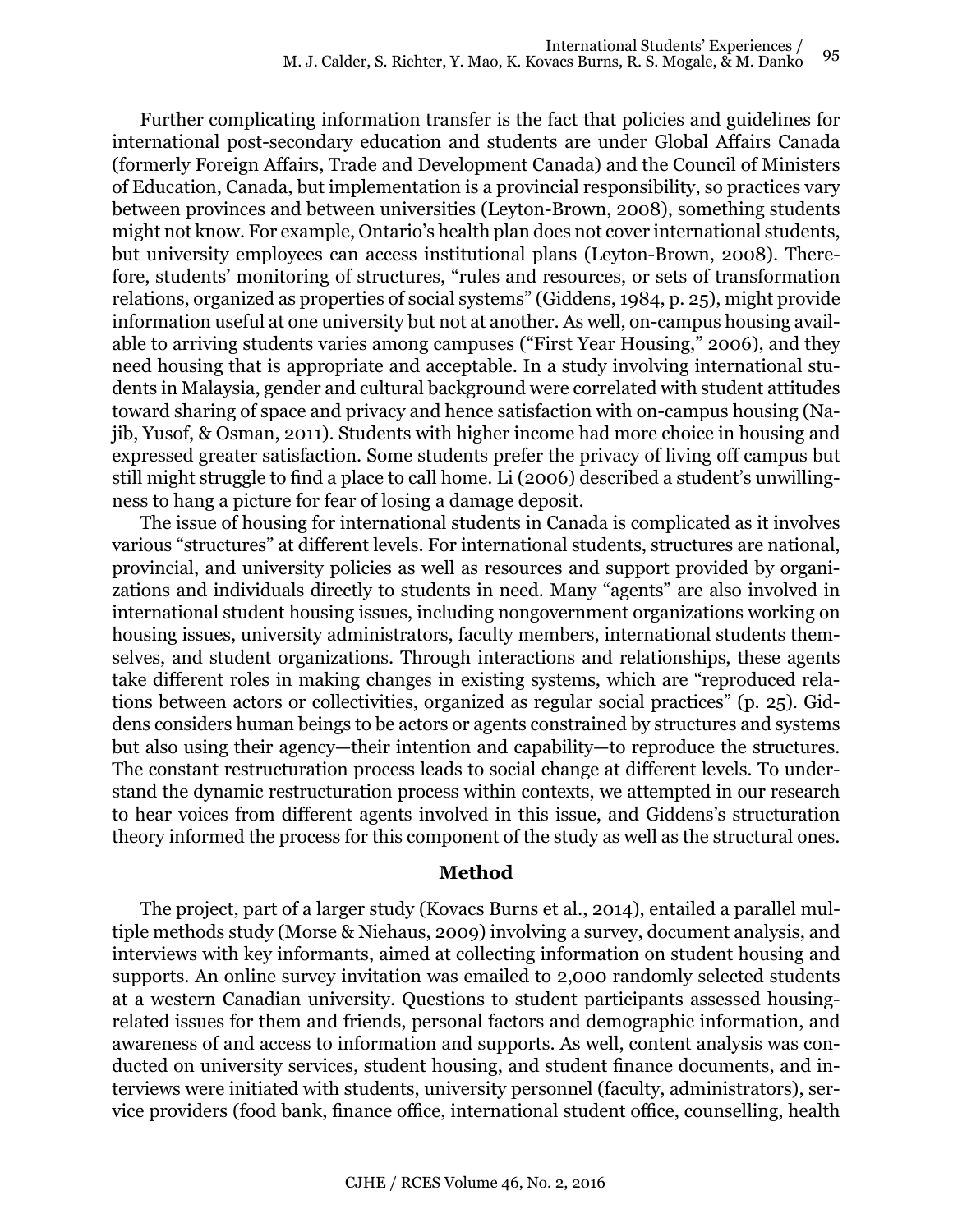services, chaplaincy, residence), and others with roles relevant to international students and housing (housing inspector, student association, protection/security services). Student interview questions related to housing information, access, choices, and challenges. Questions for university personnel, service providers, and others focused on their awareness of and assistance to international or other students with housing and finance issues, existing university supports for students, existing policies concerning obligation to students including housing and finances, and how the university might accommodate students who are either homeless or at risk of becoming homeless (Kovacs Burns et al., 2014). The study adhered to the university's ethical guidelines. Rigour was maintained by emphasizing confirmability, dependability, transferability, and credibility (Guba & Lincoln, 1989). Both the survey and the interview samples contained bias, as the study relied on student volunteers and self-reported data; institutional interviewees were drawn from a list of potential key participants, who were approached and asked to participate. Interviews were audio-recorded, transcribed, and analyzed using a coding framework that the research team developed and verified for interrater reliability.

### **Findings and Discussion**

#### **Student Survey Findings**

The quantitative survey sample size was limited by a 28.6% response rate (571 of 2,000 randomly selected students), possibly due to stigma associated with financial and social problems (Faugier & Sargeant, 1997) or the time required to respond to a survey. Seventy-five international students without Canadian permanent residency or citizenship completed the survey. International student participants were between 19 and 49 years old (mean 27 years); 38 were female and 37 male. Most were single  $(n = 51, 68\%)$ , and some were married  $(n = 19, 25.3\%)$  or in a common-law relationship  $(n = 4, 5.3\%)$ . One participant did not specify. Few participants  $(n = 6, 8\%)$  had dependent children living with them. Length of time as a university student was between 1 month and 6 years (average 22.6 months). Of the 74 who identified their level of study, 23 were undergraduates, 21 were master's students, and 30 were in doctoral programs.

On average, international student participants had moved twice since beginning their studies. Twenty-two participants lived in a university residence, 47 rented housing offcampus, and 18 shared accommodations. Two lived in a fraternity or sorority house, and one rented a bachelor suite (one-room apartment). Nineteen lived alone. The other participants lived with family members, including parents, spouses, and/or children; with friends, classmates, or roommates they did not know previously; or with a boyfriend or girlfriend. All reported paying for accommodations. Most (48) spent \$500 to \$999 per month, 20 paid less than \$500, and 3 paid more than \$1,000; 4 did not provide details. More than half (39) of these international students reported personally experiencing some problems with accommodation during the previous academic year, and 45 knew about 5 students who experienced accommodation problems. Affordability was the most reported problem; 32 students spent more than 30% of their income on accommodation; 15 also experienced suitability issues such as overcrowding or substandard housing; 6 students experienced adequacy issues such as lack of access to water or privacy.

More than half of the international students (43) did not know where to find assistance with accommodation. On a 5-point Likert-like scale on resources for resolving ac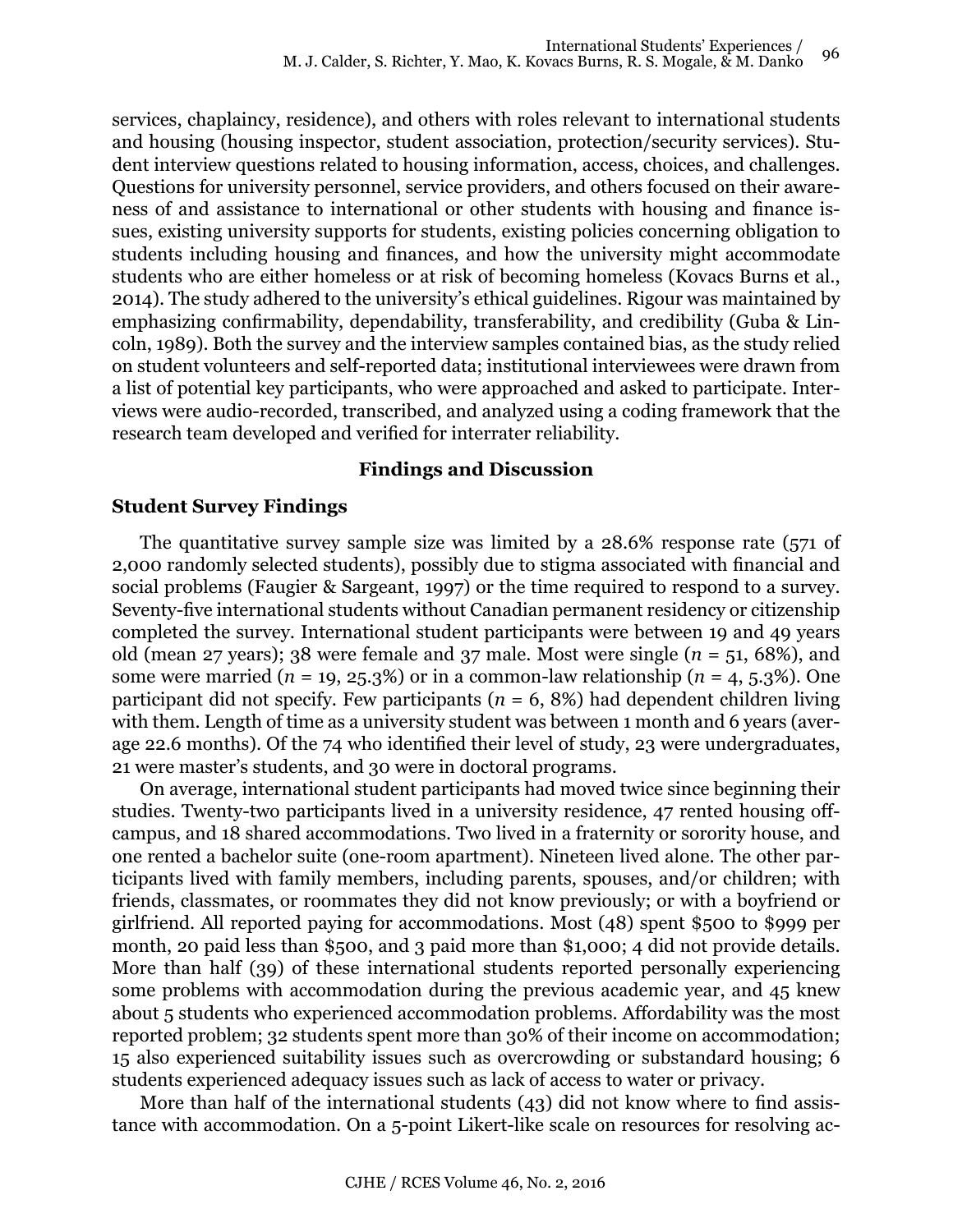commodation issues, participants reported low levels of agreement on having a family to turn to  $(M = 1.7, SD = 1.2)$ . Students agreed moderately that they had friends to turn to  $(M = 3.2, SD = 1.3)$  or knew where to find affordable accommodation  $(M = 2.8, SD =$ 1.2). Many (34) received assistance with housing issues from family or friends (33), and some used public services such as a food bank (12), a financial subsidy or emergency plan (9), or a hostel or shelter (4, 5). Factors that affected housing procurement included rent and tuition costs. Students indicated high levels of agreement that housing affected their physical health ( $M = 3.8$ , SD = 1.3), mental health ( $M = 4.0$ , SD = 1.3), and ability to study  $(M = 4.1, SD = 1.2)$  (see Table 1).

Table 1.

*Factors Identified by International Students as Affecting Their Ability to Find Affordable Housing*

| Factor                                          | $Mean^{\dagger}$ | <b>Standard deviation</b> |
|-------------------------------------------------|------------------|---------------------------|
| Cost of rent                                    | 4.5600           | .79253                    |
| High tuition fees                               | 4.2667           | 1.03105                   |
| Shortage of affordable accommodation            | 4.2133           | .96273                    |
| Cost of living (food, transport, clothes)       | 3.9867           | 1.12097                   |
| Lack of student loans (ineligible, unavailable) | 3.4658           | 1.21429                   |
| Lack of working opportunities                   | 3.2267           | 1.23653                   |
| Lack of information                             | 3.2133           | 1.13057                   |

†Mean calculation based on Likert scale of 1 to 5.

# **Interview Findings**

The purpose of the semistructured interviews (Morse & Nieuhaus, 2011) was to explore in greater depth international students' experiences in Canada with housing and other stressors. The survey contained an invitation to participants to contact researchers by email. Additional participants were identified through snowball sampling. Four of the 8 student interviewees were international graduate students, and their data are considered here along with relevant survey results from the 571 respondents and information from interviews with one health inspector and 10 university personnel: campus administrators, student service providers, faculty members, and student association executive members. We refer to all interview participants as "she" regardless of the interviewee's sex or gender. International students shared concerns faced by domestic students (Kovacs Burns et al., 2014) but often compounded by factors specific to themselves. Some issues were specific to international students, and we will focus on those, particularly housing and other financial matters and access to information and support.

# **Housing and the Cost of Living**

Housing issues affected all international students and related to affordability, adequacy, and suitability. Students also discussed the personal impacts of inadequate housing and homelessness. Housing represents a large percentage of a student's living expenses,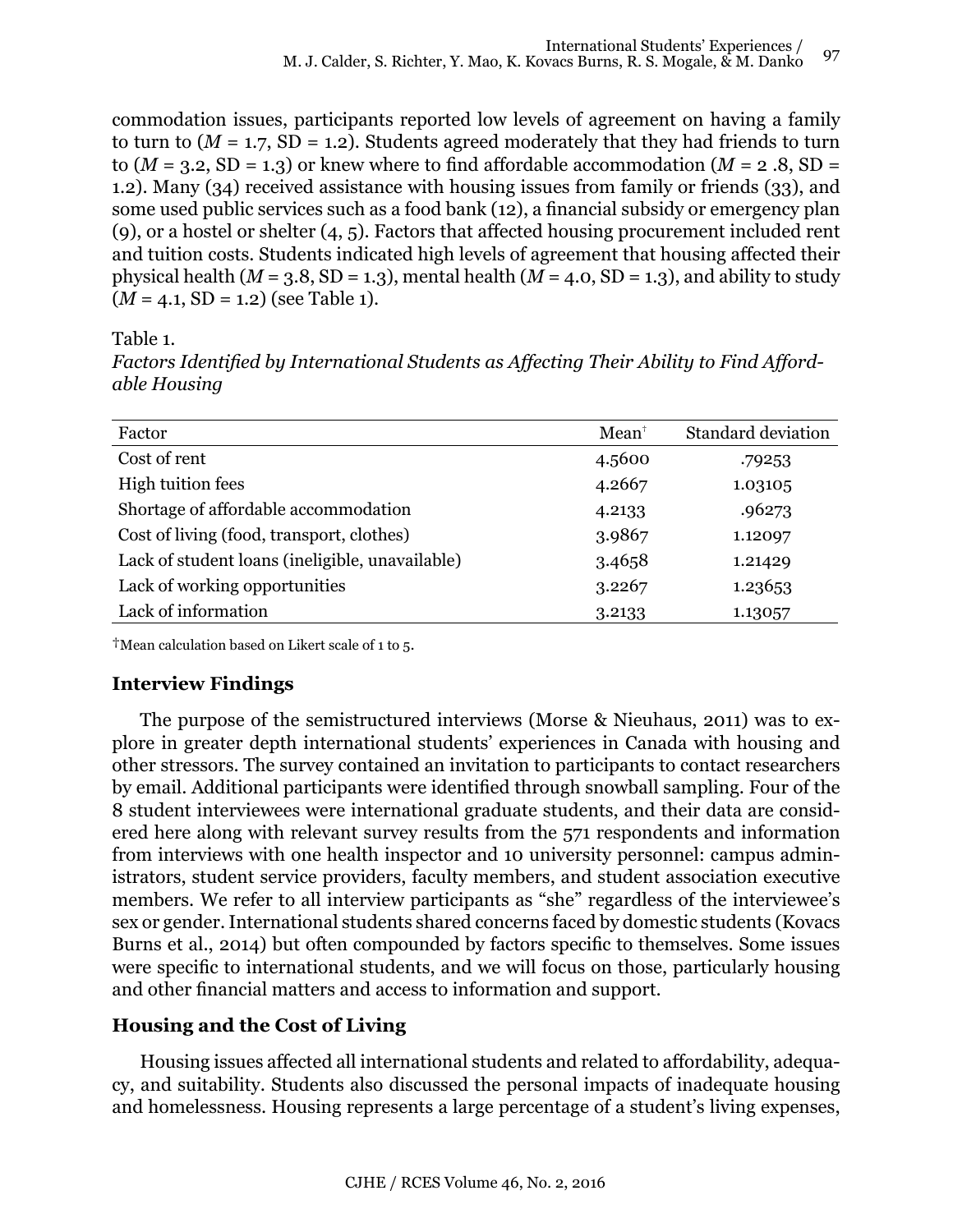so affordability touches on cost of living generally and the balance between income and expenditures. International students pay higher tuition but receive the same teaching assistant (TA) and research assistant (RA) pay as domestic students. TA/RA pay was not always available year-round, a hardship particularly for students from less affluent countries. Students described not realizing how much money would be deducted from their stipend for tuition, which disrupted budgeting. One described receiving only \$143 in the second month. Another tried unsuccessfully to negotiate instalment payments on tuition, and administrators acknowledged the limited degree to which they could bend the rules. Both the student and the administrator tried to make a difference in the system but were unable to do so due to the lack of power, as "action logically involves power in the sense of transformative capacity" (Giddens, 1984, p. 15).

A service provider described a survey of 500 international students in which 40% reported difficulties finding affordable housing or accommodations close to campus, "including 13% who said that it was a big problem." The main issue was "understanding the relative cost." Students often start in temporary housing such as a hotel or hostel, so they need to find housing quickly and might choose to live in residence, but the graduate students' residence was "very expensive"; a participant described the monthly rent increasing by \$300 over three or four years. Students were surprised to learn that living off campus was less expensive, indicating a perceived need for better information-sharing structures (Giddens, 1984), particularly in view of the limited time that students have for understanding and negotiating their new environment and their need to make decisions quickly. Furthermore, those living in residences might have to leave during breaks and so still experience housing insecurity (Hallett, 2010).

Adequate housing was described in terms of security, equipment provided, and health and safety standards (Kovacs Burns et al., 2014). Participants described suitable housing in terms of privacy, proximity to campus, environmental factors, and family accommodations. Finding housing in an unfamiliar city was a challenge. Both student and institutional participants reported situations where country of origin and relations with co-tenants, for example having a partner or relative to share space, affected the acceptability of housing (Najib et al., 2011). As well, some international students return home periodically. One student described not wanting other people to use "my place" when she was away but observed that "other people don't have a problem with that."

Housing challenges relate to a variety of life issues. Students accustomed to good public transportation underestimated commuting time, again indicating a need for knowledge transfer (Giddens, 1984). Some students have never lived in basements. One described a basement suite as cold; another reported being "happy to get on a southwest so I get sun." A faculty member described students "having to leave their children with their family, heartbroken because they can't afford to have their children with them because they can't afford the accommodation or the child care." A student agreed, reporting moving to a bigger place with higher rent when her family arrived. International students must also adapt to local cultural norms such as children having their own bedrooms (Canada Mortgage and Housing Corporation, 1999).

The Canadian climate necessitates adequate housing: "Often [international students] are making a choice between rent and food. And it's bloody cold here so they need to have accommodation." This faculty administrator considered food security a major issue, not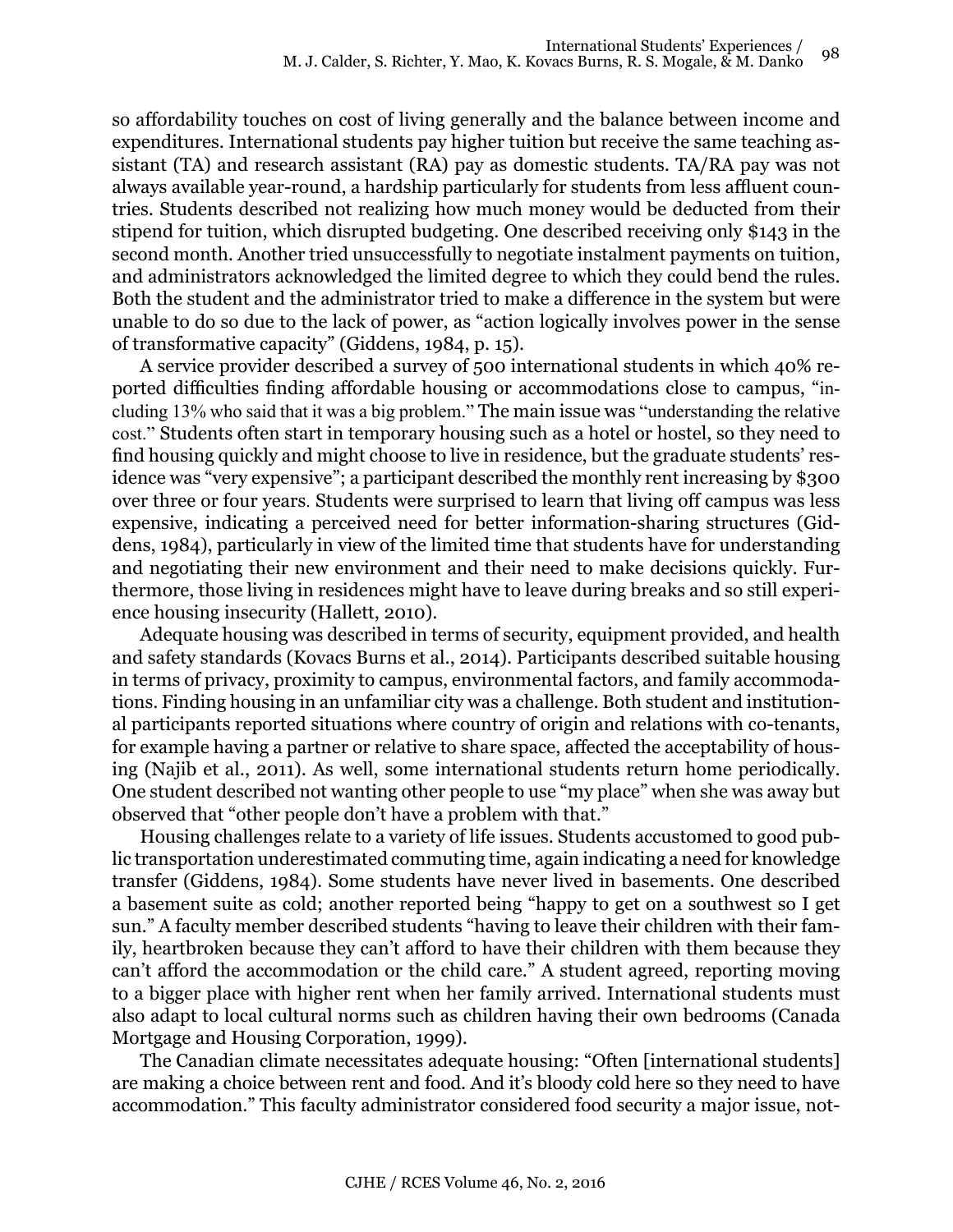ing that international students often underestimate food costs. A student participant sought free food and described a Canadian roommate's lack of understanding.

One time she kind of . . . raised her voice saying that . . . "You should be getting a cellphone because I cannot get a hold of you." . . . I can't even afford to pay for my food—you want me to get a cellphone? [*laughs*] Like, people don't understand.

Students described choosing between earning income and studying. One participant spoke about having rented a room rather than an apartment and doing cleaning in exchange for lower rent. Tuition accounted for most of another student's expenses, and saving money was impossible.

One service provider described international students' couch surfing. A student described moving frequently and staying overnight at the university and considered going without housing for a month. A faculty administrator stated that having buildings open 24 hours made homelessness more acceptable, but "it's a dangerous place. In the middle of the night, you're trying to sleep." Lack of safe housing was also reported by a few survey respondents.

# **Making a Temporary Home in a New Country**

A student described reasons for studying abroad and the sacrifices to do so.

There was nowhere to improve [in the home country] so okay, I come to Canada, I want to improve. I'm doing a PhD in Canada, which is like, wow, right, but then you're living in . . . a hole and it's like . . . you can barely eat, you know, food.

Students like this one face unique challenges that can directly or indirectly influence their housing situation, such as migration, adaptation to a new country, and higher tuition.

**Immigration experiences.** One student described having to learn what the necessities were, such as winter clothing, and receiving initial help in buying food. Another described coping with cultural differences, such as student behaviour toward teachers and language issues. Also unique to this group were immigration-related issues. A lapsed visa might necessitate a return to a country of origin temporarily, meaning having to obtain housing and other necessities a second time. A student reported starting a PhD before finishing a master's in order to be eligible to apply for a visa, a process that the Advisory Panel (2012) has recommended streamlining.

**Employment barriers.** Some students had difficulty obtaining professional registration and could not work as TAs or even grade papers, or else were underpaid for their qualifications. Students at institutions with a federal agreement may apply for a visa to work off-campus, but they must have been in Canada for 6 to 12 months (CIC, 2012). They compete with domestic students for on-campus jobs. A faculty member described trying to convince students to take menial jobs. A student said, "I'll do it to survive but I'm not here to work in a coffee shop and do my PhD." A student participant considered that in being unable to practise her profession, "my identity was kind of taken away from me." She later obtained an instructor position but struggled to find year-round work. This student also said that changing faculties meant fewer TA opportunities, because the former faculty no longer considered this student a priority.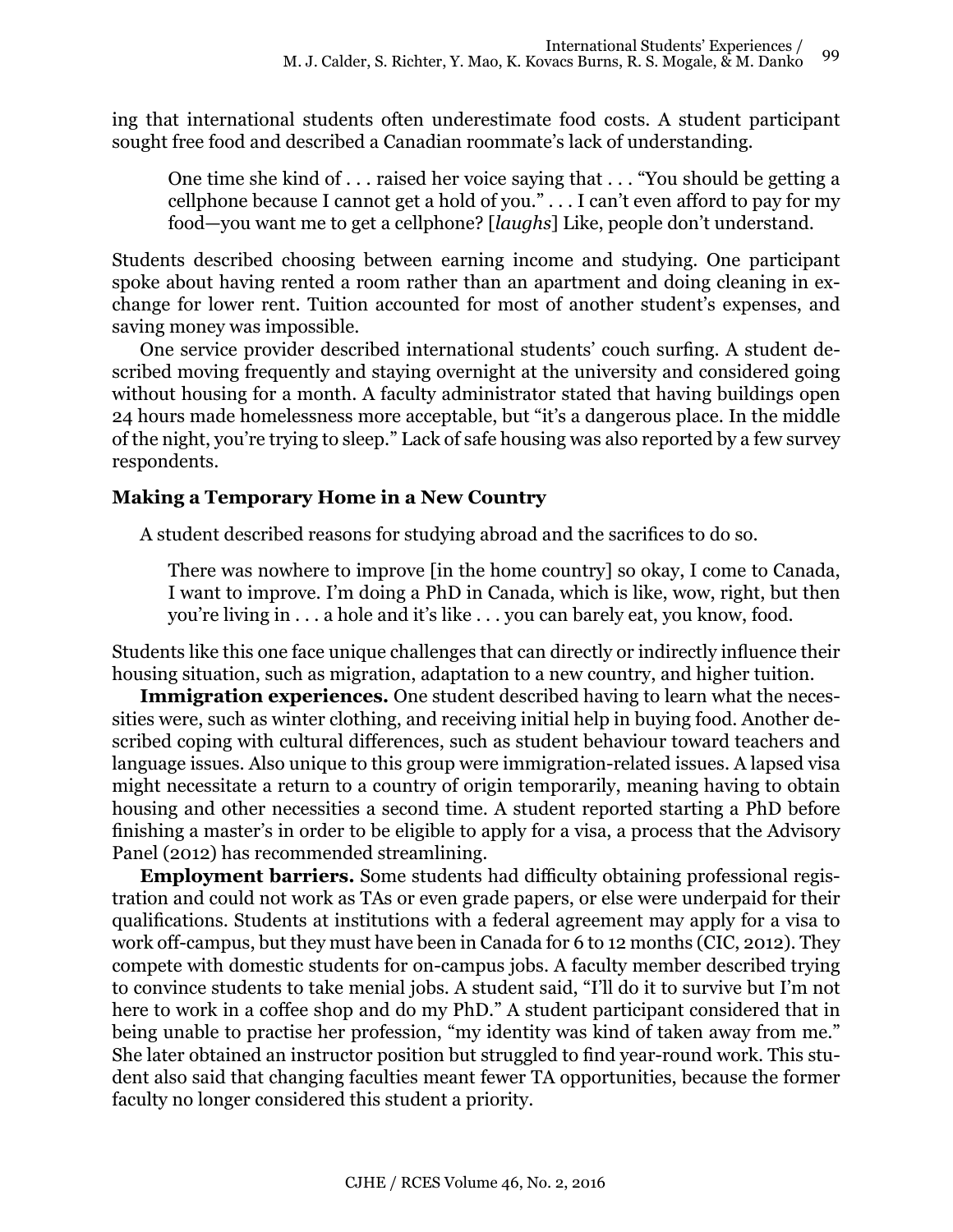Other employment barriers also existed. One student described needing a driver's licence but not having a car to practise for the test. Others cited cultural differences to overcome; one recommended opportunities to shadow fellow professionals. All of these barriers are structural constraints that students encountered with various systems. For example, there is an overall lack of policy support or other resources that can assist international students to obtain proper employment. This lack of resources is a reflection of international students' low power status in the society and job market because "resources are media through which power is exercised, as a routine element of the instantiation of conduct in social reproduction" (Giddens, 1984, p. 16).

**Currency fluctuations.** International students felt the effects of currency fluctuations in their country of origin. Issues affecting all students, such as inflation or tuition increases, might be compounded for international students by factors such as currency exchanges. A service provider said that even a small change might "mean the difference of \$300 for them per month."

# **Information Systems**

**Institution-provided information**. A faculty member and a service provider both observed that many international students need help because of inadequate information. These students relied on a number of sources before and after arriving, including the university but also their personal networks and the Internet. They receive a magazine and email/chat service, and on arrival they might be picked up at the airport by volunteer student groups. Many Canadian post-secondary institutions and departments have handbooks or other information resources for international students on housing and emergency services, including loans and bursaries. The international centre has held workshops on housing issues and "insider" information such as how to dress for local weather and use public transportation. The university's international student office provides an orientation program with information on housing and tenants' rights and responsibilities, and the student information centre offers a listing of students looking for roommates.

Universities oversee on-campus housing, and the institution in which this study was based also has a housing registry listing on-campus/residence and off-campus housing; but it does not evaluate the listings, making it difficult for international students to rent from their home country. A student who used such a list said the landlord did not tell renters about foster children in the home. Another said that, being unfamiliar with the city, she did not have a clear idea of distances. Faculty and student executive members described students' lack of knowledge about their rights and the resources available in case of problems, such as how rental agreements work or how university policies might address their concerns about accommodation and housing. A student reported losing a rental deposit because of inexperience. A faculty administrator described some landlords providing "basically a hole in the ground that students may be willing to take for any cost" and suggested giving students contact numbers and information on dealing with housing problems. As well, some international students might be unwilling to challenge the authorities: "One of the false . . . perceptions out there . . . is that a landlord can evict them for complaining to the health department." A student described receiving hints of potential problems but not understanding them because of inexperience. Another described difficulties using online systems from the country of origin because of intermittent Internet access. One student said, "We don't use credit cards back home."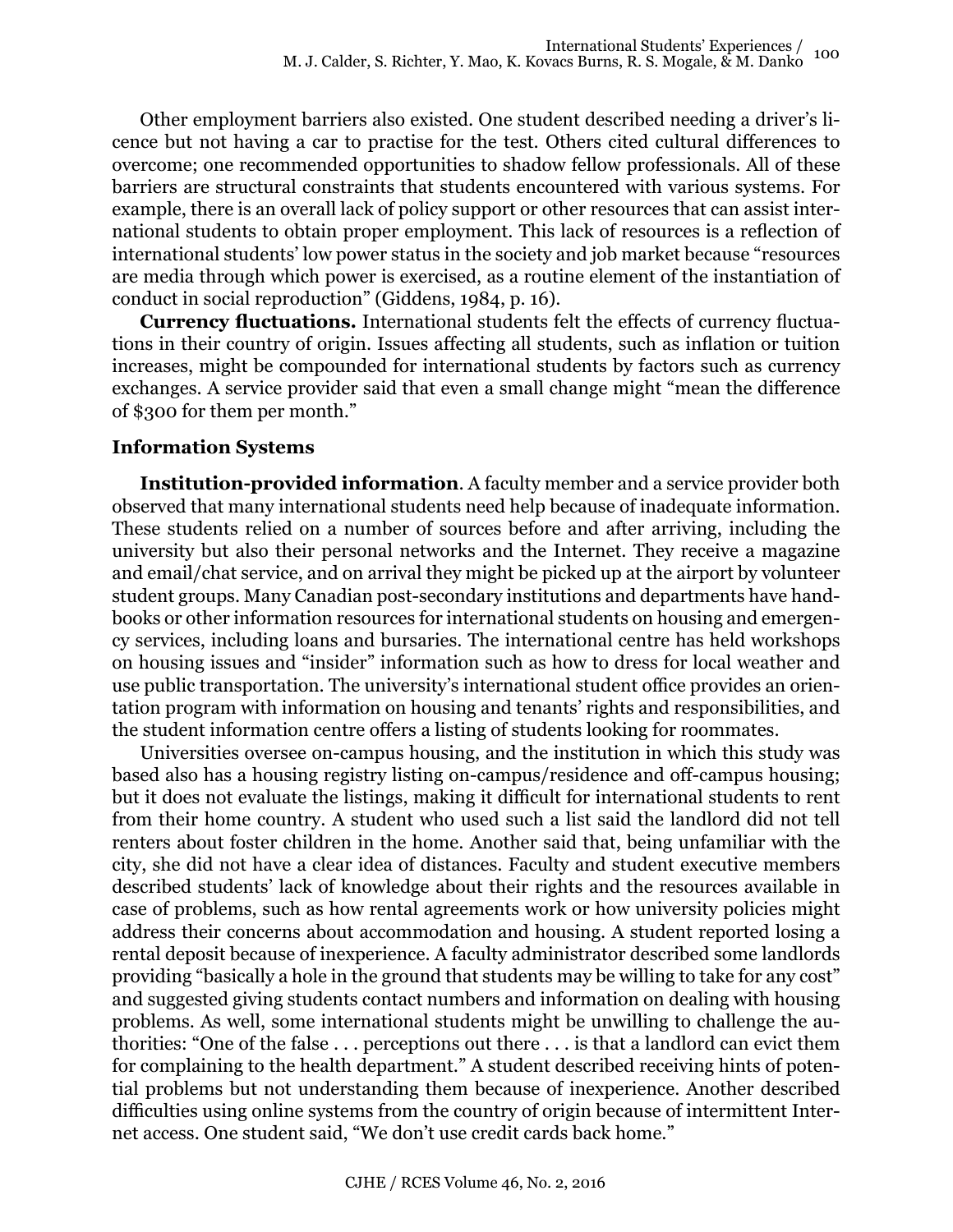An agency employee described a survey in which international students reported seeking information mainly from relatives and friends. The employee reported students receiving "misleading" information and falling prey to "the myth of the friend who is [already] here and has said, 'Well, you could probably find something' . . . and 'I will help you' becomes a flip side to that." The student assumes that the friend will be willing and able to provide substantial help.

**Information on living expenses.** To obtain a student visa, applicants must indicate income of \$10,000, which might be assumed to relate to the cost of living in the destination country (CIC, 2012). Some international students provided inaccurate information on applications.

The international students . . . fill out all these forms saying that they have all of these things, and I know that at least some of them are lying . . . 'cause they get here with no supports. (Faculty administrator)

When they give you the visa they ask you do you have this much money, whatever it is, ten thousand dollars. . . . Who in [participant's home country] has ten thousand dollars? . . . What do we do is . . . put money into an account from different people, provide the paper that says you have it, and then everybody takes it away so when you come here, you actually don't have the money. (Student)

The visa requirement, similar to the CMEC (2012b) recommended living allowance, is inadequate to live on. In one survey, described by a student service provider, one in six international students described obtaining money for living expenses as a "big problem." Students arrive without an accurate idea of the cost of living, and a student described difficulties in anticipating needs. Another described not knowing what her earnings and takehome pay would be. Students also sometimes assume that the faculty will pay enough to cover all expenses.

International students are advised to bring extra money for temporary housing and other emergent expenses, such as clothing or household items, that domestic students might be able to purchase over a longer period. However, students reported not accessing the information. One described information provided by the federal government as outdated. A student suggested the university give students a "news flash every month," advertise non-university services, and put up posters in graduate lounges, elevators, and other areas of high student traffic. Another suggested a brochure or pamphlet describing student services. Not all students maintained a mobile phone in Canada because of the cost, and not all accessed social media. Some described choosing free services such as Google. A student noted that even with information available, younger students might take risks: "I basically took two suitcases, got a visa, went, right? . . . You either swim or you drown."

**Identifying students' issues.** Participants voiced a need for international students to provide information so that university personnel can better understand their circumstances. One described faculty sessions aimed at identifying international students' problems, noting that some supervisors "understand . . . and some are, like, 'Well . . . it's your choice; why did you come then?'"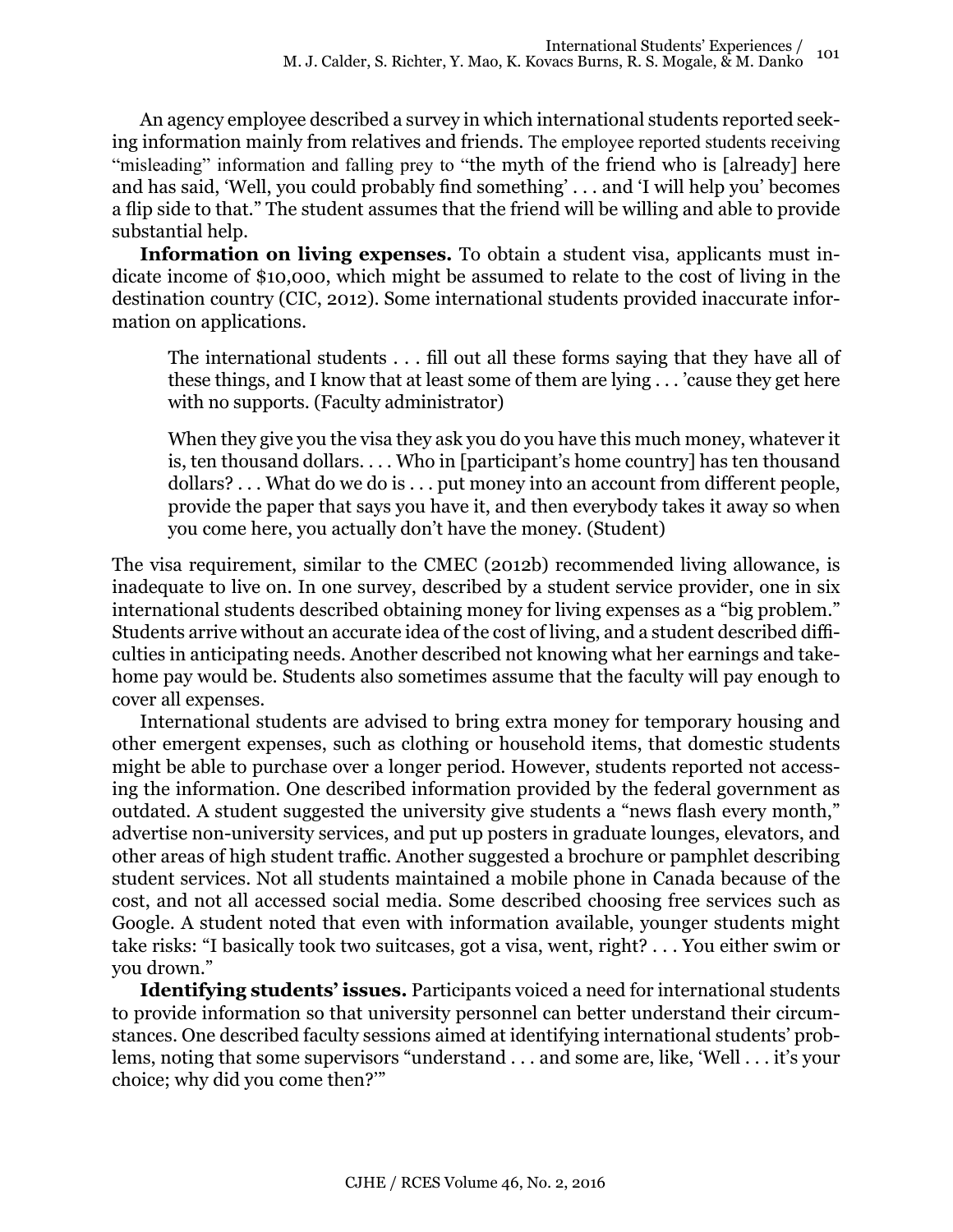I would say they have no idea what we are going through to get here and to manage . . . because everybody's like, "Well, your parents are not paying." Like, how can they pay when they live out of \$300 a month there?

Raising the awareness of international students' unique challenges seems to be an important step to initiate support from university faculty and staff members, who have a longer connection with the university and, by extension, provincial and federal structures than do international students and so might be better positioned to make changes that influence policies and practices. As well, differences between institutions and provinces and differences in faculty members' responses mean that some students' ability to negotiate one structure might not help them with the next, and might not be useful to another student they might try to advise (Giddens, 1984).

Our interviewees' elaborated responses on information accessibility, adequacy, and accuracy addressed Giddens's (1979) notion of discursive consciousness (things actors can say about conditions of their action) and practical consciousness (things actors know but cannot describe). Those two types of consciousness and knowledgeability are important for actors who navigate the structure. Giddens deemed that "every member of a society must know . . . a great deal about the workings of that society by virtue of his or her participation in it" (p. 250). This knowledge cannot guarantee changes but is important for actors who take rationalized actions toward their desired structural change. The interviewees expressed their desire for more information support and also indicated that other actors such as faculty members, administrators, and policy makers should have greater knowledge of the current situation to inform their decision making. This confirms Giddens's (1984) arguments that "actors not only monitor continuously the flow of their activities and expect others to do the same for their own; they also routinely monitor aspects, social and physical, of the contexts in which they move" (p. 5). Therefore, our interviewees also elaborated on international students' needs for support systems.

### **Support Systems**

International students need resources as well as information. Institutions provide some, but students are often unaware of them and turn for information and support to their personal networks, including family, friends, faculty colleagues, and, through the larger university, organizations such as student associations. One participant stayed with distant relatives on arrival while looking for a place to live. They also create new relationships, for example with professors. Institutional employees operate within existing university guidelines and policies but can also to some degree adapt existing structures to emergent needs (Giddens, 1984).

**Social support.** International students often had to separate from families. Bringing the family meant increased living costs and higher rent or a move farther from campus, but it also meant having someone familiar to share accommodations. Married graduate students might need financial and emotional support because of a lack of money and the stress of separation, but even student couples might have financial problems. Students supported each other, although a student participant suggested a differentiation between students who were struggling and those who were not. Another considered that compared with undergraduates, graduate students are isolated by working for a specific professor and need opportunities to interact with each other.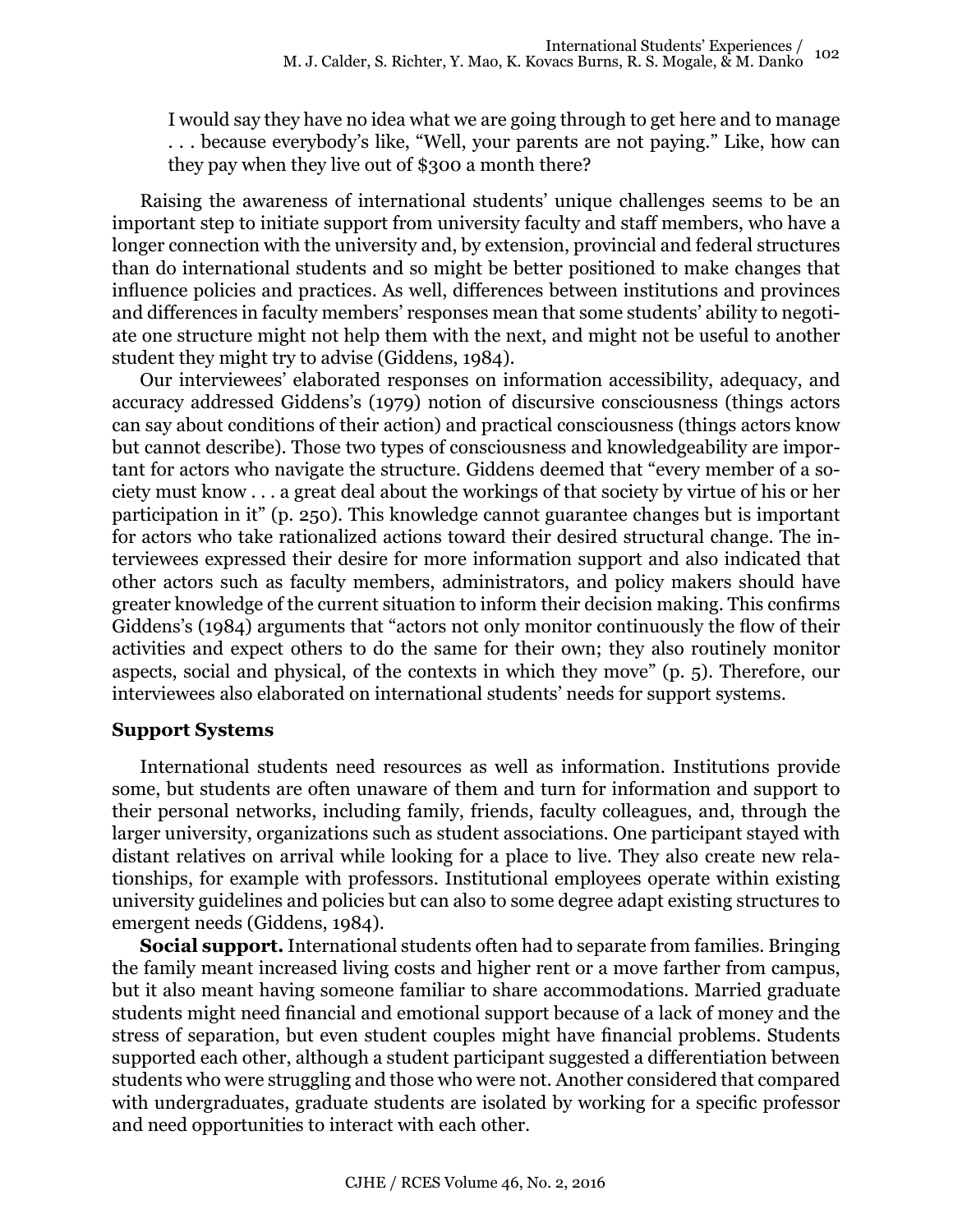**Faculty support.** Faculties provide emergency funding for domestic and international students. An agency worker described inconsistencies between faculties in emergency funding criteria and suggested a bursary program funded by graduate students. Sometimes individual professors helped students by locating emergency funding or assistantships. One student described living for two semesters with a professor who also gave her cash and groceries. However, she also reported that a professor did not offer more hours of work, "probably to protect me," although the same professor increased support to a student who married. Another student indicated that some professors do not want to be involved in students' personal lives, and this unpredictability might hamper students' ability to effect change. The professors' and administrators' varied discourse on lower-income international students' needs might hamper advocacy for change and create an unpredictable situation for students. A few rejections might result for the student in routinized behaviour of avoidance and of seeking help elsewhere.

**Institutional support.** In addition to teaching and research assistantships, institutional support for all students takes the form of bursaries, loans, scholarships, and emergency services such as emergency funds and the food bank. A student services provider noted that her organization could give a maximum of one month's cost of living for rent and food, about \$800, as either a repayable loan or a bursary. She observed that emergency funding is not meant for students who arrive without enough money to live on and described discussions with students on the affordability of studying in Canada, noting that some borrow from friends or family, "and to me that's a personal choice." She described an international undergraduate student bursary aimed at students "who are not what we call chronically underfunded" and who have almost finished their program. This characterization expresses an ideology (Giddens, 1984; Heracleous, 2013) in contrast with the policy recommended by the Advisory Panel (2012), who describe international students and education as a "key driver of Canada's future prosperity" (p. viii) in whose success stakeholders have an interest. Scholarships might also be available to students with high grades, and the Advisory Panel (2012) recommends increasing these. However, international students do not qualify for many domestic scholarships or for provincial student loans, and without a credit history they often cannot obtain bank loans or lines of credit.

In addition to financial assistance, administrators provided emotional support to students. One participant's agency provided referrals to counselling, although "the university's not giving money to the counselling service." Other participants described difficulties in identifying distressed students. One wanted to form long-term connections with students but noted limitations on "what I can do without getting into trouble."

**Student associations.** Students helped other students by donating to the food bank and welcoming arriving international students. Student groups provided orientations and hosted students, but a participant noted, "We have to make sure that you know there is not another agenda involved, so we do some pre-screening of the leadership within the group."

## **Taking Responsibility, Taking Action**

International students' interaction with the Canadian university begins with communication, which might be unidirectional or multidirectional. An analysis of documents (Kovacs Burns et al., 2014) that included brochures and online information on student services, news articles, and student-specific documents published between 2010 and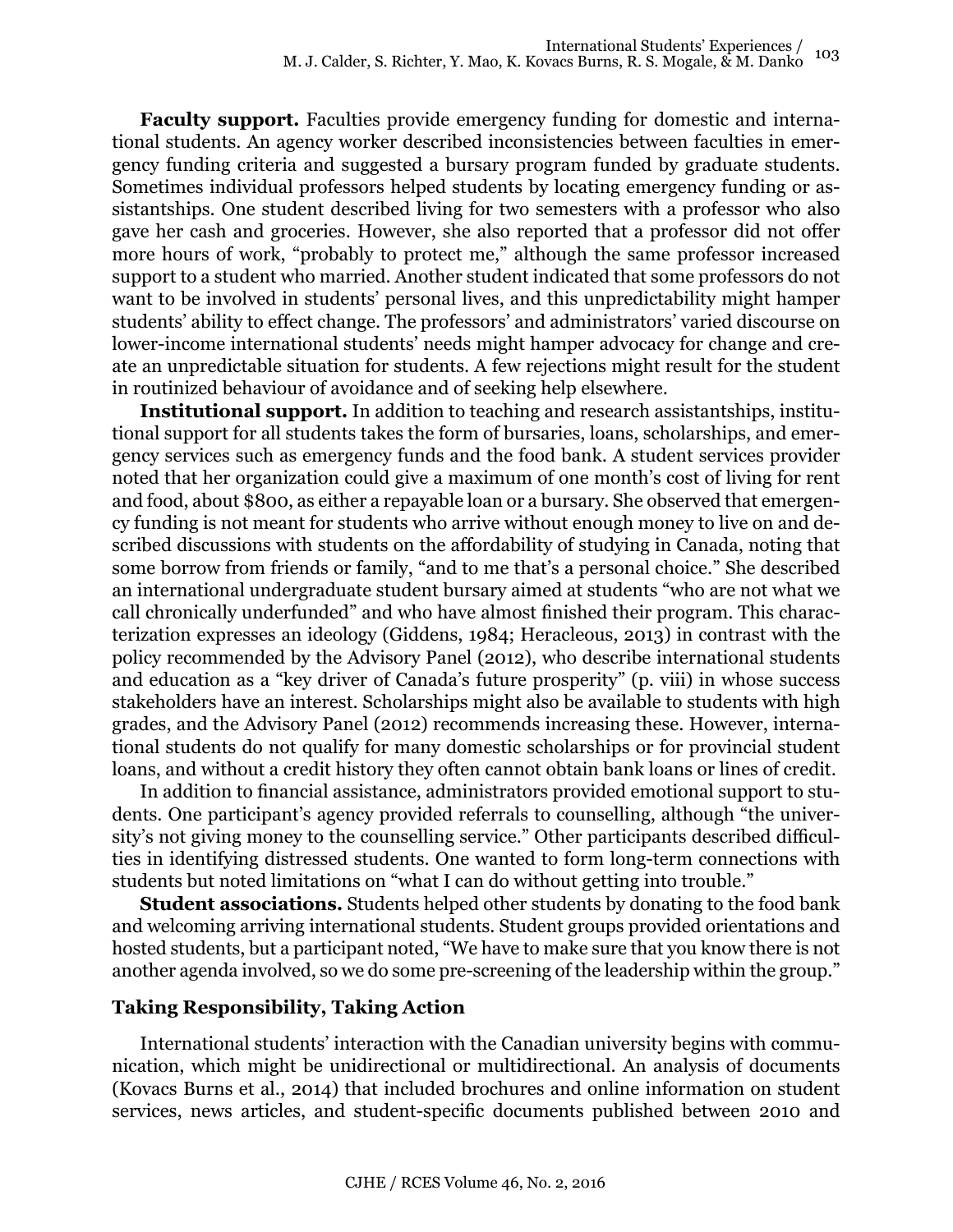2012 by the university in this study revealed diverse support services and information on health and wellness, counselling, recreation, safety and security, spirituality, academic and career development, student sustainability, and financial supports. Students also received a handbook describing on-campus resources such as a peer support program and residences, and links to government information. They were invited to ask questions through online chat or email, which might not be easily accessible to students with limited Internet access. Students could also seek information and advice from their personal networks. Some participants considered information provision to be the only responsibility of the university, which recruits and benefits from the presence of these students in the short term, and indicated that it was up to the student to adhere to existing norms and plan realistically for their studies. Some student participants reported problems accessing information—possibly because it was provided all at once and out of context, before the student had arrived in Canada, as noted by a faculty member participant—and also interpreting conflicting and out-of-date sources.

On arrival in Canada, students must understand and negotiate both authoritative resources (such as professional accreditation bodies) and allocative resources (such as university or faculty service providers, professors who provide employment) (Jones & Karsten, 2008). A faculty member described funding for international students as "pretty minimal" and considered international graduate students to be underfunded "because we do not take into account the realities of what it actually costs to live here." One student participant suggested making it easier for international students to earn money, a recommendation the Advisory Panel (2012) supports. Some international students struggle to meet their basic needs, and participants differed in where responsibility for action lay. Because students' needs are unique, some participants considered local-level assistance most effective. Faculties, where the students are known, can provide ground-level financial and personal support for cultural and professional adaptation, something the on-campus associations and community at large might participate in as well. Professors had more flexibility in what they could offer and also more individual choice in how they responded than did administrators, whose job it is to implement rules and policies. Participants described non-university-based supports such as churches and community food banks. The community at large donated to agencies such as food banks, but this assistance might not increase community awareness of the students' needs and what they have to offer. An agency employee suggested that community members take in or mentor international students. A student suggested a buddy system. No participants cited their own cultural community beyond the university or their countries' embassies or diplomatic bodies as sources of either information or support. The Advisory Panel (2012), on the other hand, considers that these students benefit Canadian society in creating global networks and enhancing the skills of the workforce. Adoption of that discourse at the institutional level might help foster policies focusing on helping international students succeed rather than on the short-term benefits they provide. Both institutional and student participants observed that if the university is recruiting a diverse student population, it should provide services for these people, including jobs and lowercost or subsidized housing, or it should relax the rules on sharing university housing.

For structural changes at personal, group, organizational, community, and societal levels (Giddens, 1984), student-oriented actions are easier to facilitate than organizational or higher-level changes, although the latter are equally important (Pilote & Bena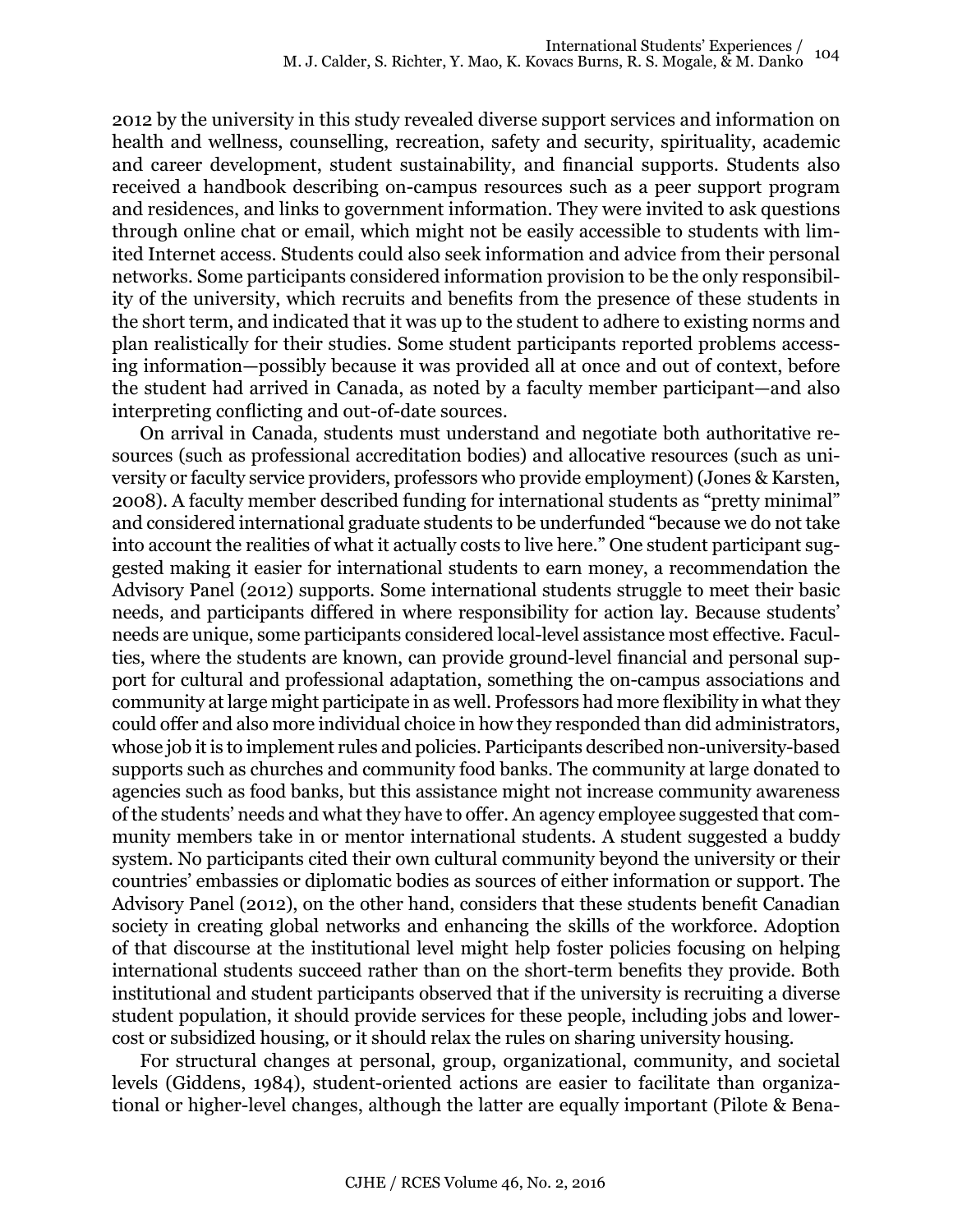bdeljalil, 2007). An agency worker stressed that students must make their needs known. However, one described a student wanting to share her story with a supervisor but not wanting pity. An agency worker described trying to reduce the stigma of asking for help: "Pride is such a big thing with these folks. . . . Nobody wants to say, as an adult, . . . I can't feed my family." On the other hand, a student reported, "Maybe I'm grown up enough I don't really care what people think about me." Another described doing "wrong things" to get by. Many participants described inconsistency and unpredictability in responses students could expect to requests for help, complicating the task of creating and modifying existing structures based on experience (Giddens, 1984).

Some participants considered responsibility to be shared. A faculty member stated, "Once we take them on, then they're part of the family," and a student executive member considered that economics should not be a barrier to education. On the other hand, a service provider differentiated between students who "made the choice to come here and be chronically underfunded" and "retention of the fourth-year student . . . because they've had an extenuating circumstance." An agency worker suggested increasing bursaries for students with "extenuating circumstances" such as currency fluctuations or a disaster in their home country and suggested individual assistance and coordination between services rather than a general program. This approach would not, however, address the situation of a student described by a participant as "chronically underfunded." The above suggestions on shared responsibilities and collective effort to help international students with their housing issues are system integration strategies, defined by Giddens (1984) as "reciprocity between actors or collectivities across extended time-space" (p. 28).

## **Conclusion**

International student enrolment in Canadian post-secondary institutions is expected to increase over the next decade (CMEC, 2012a), and international education will be an economic driver in both the near and the long-term future (Advisory Panel, 2012). Higher numbers of students will result in pressure to expand financial and personal services for these students, something institutions have not traditionally provided (Skinkle & Enderson, 2014). Similarly, more students will seek information and resources. For successful outcomes in meeting student needs and expectations, as well as addressing institutional challenges as voiced by various participants, change processes will need to involve students but also faculty members and university administrators, who have a longer connection to power structures than students do but are informed through interactions with many students (Giddens, 1984). These include, for institutions, maintaining and developing accurate information that is accessible to students on study and living needs and costs; enhancement of financial resources available to international students, particularly those facing extenuating circumstances such as currency fluctuations; mechanisms to promote awareness of international students' unique challenges but also their contributions to Canada; and mechanisms for ongoing relationships between international students and institutional staff and/or members of the larger community. To solve international students' housing challenges effectively, both social integration and system integration are required. Social integration is achieved when there is "reciprocity between actors in contexts of co-presence," and system integration happens through "reciprocity between actors or collectivities across extended time-space" (Giddens, 1984, p. 28).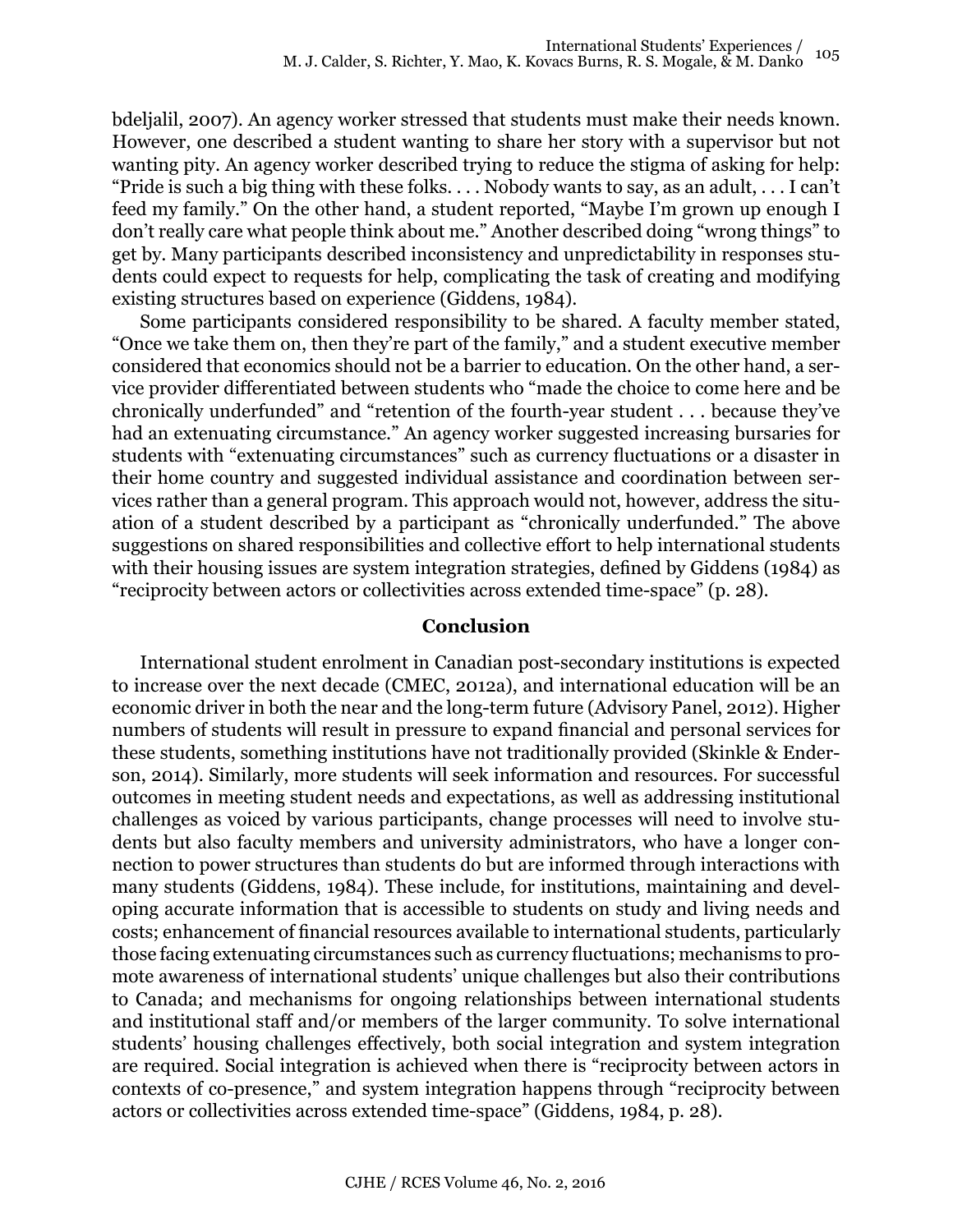All participants noted a need for information on rental housing, including evaluation criteria, tenant rights, and specific contact information. They also suggested that information provision should be ongoing and easily accessible. Students are able to access information and create budgets; obtain and develop financial, social, or professional support; and make their needs known. Given that assistance from professors and staff is variable and graduate students tend to work in isolation, students must identify existing support structures or develop new ones and make their needs known to existing organizations such as university student offices or professional regulatory boards. One important characteristic of structure is duality, which is "that the rules and resources drawn upon in the production and reproduction of social action are at the same time the means of system reproduction" (Giddens, 1984, p. 19). It is important for different agents to take actions to negotiate with and improve the current structure; however, the positive change also requires a long and complicated process due to the dual nature of structures. Some students were "chronically underfunded," either because they did not understand or ignored the information provided, or because they received inaccurate information. Participants expressed differing views on institutional and community responsibility for these students.

Although the participant samples were small, so results cannot be generalized, the findings provide insight into international students at one institution, as a case in point, and their reasons for financial struggles, difficulties in accessing information, and adaptive strategies in settling into studies in a new country, including finding suitable housing. This information is useful to professors and others who interact with international students, institutional administrative and campus services that develop or offer programs for these students, government departments for education and student immigration policy development, and professional regulatory bodies with whom students interact. Faculty members, administrators, student service providers, and student government members, on the other hand, offered insight into what they consider their relationship and role with international students, which lends insight into how existing structures might be adapted (Giddens, 1984). Further research on students' information-seeking behaviour and institutions' program provision and information dissemination would help institutions better prepare students for international study.

## **Acknowledgement**

This project was funded by the Killam Research Fund (Social Science, Humanities, Fine Arts) Cornerstone grant program.

### **References**

Adrian-Taylor, S. R., Noels, K. A., & Tischler, K. (2007). Conflict between international graduate students and faculty supervisors: Toward effective conflict prevention and management strategies. *Journal of Studies in International Education*, *11*, 90–117. doi:10.1177/1028315306286313

Advisory Panel on Canada's International Education Strategy. (2012). *International education: A key driver of Canada's future prosperity*. Retrieved from http://www. international.gc.ca/education/assets/pdfs/ies\_report\_rapport\_sei-eng.pdf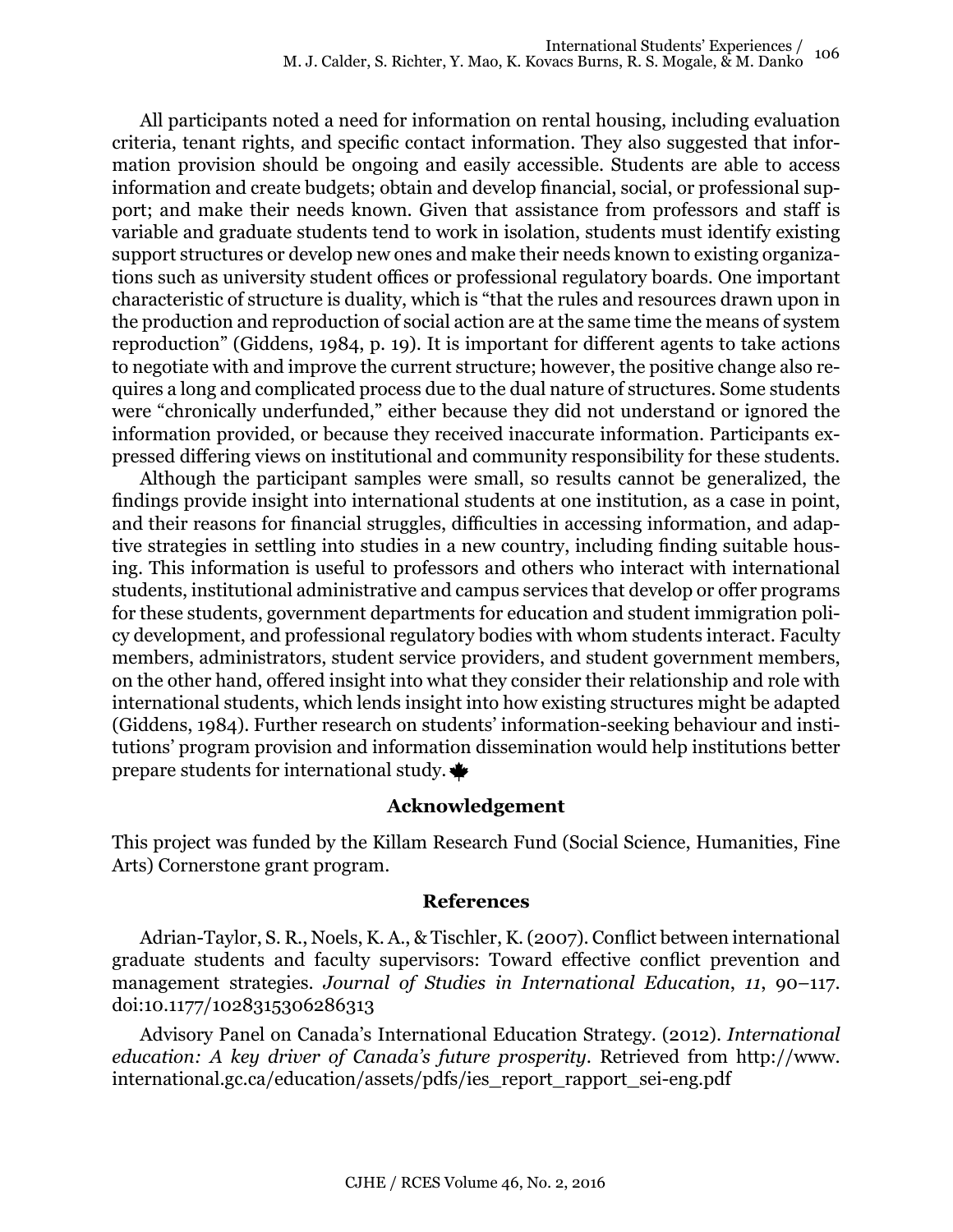Association of Universities and Colleges of Canada. (2007). *Canadian universities and international student mobility*. Retrieved from [http://www.aucc.ca/\\_pdf/english/](http://www.aucc.ca/_pdf/english/publications/student_mobility_2007_e.pdf) [publications/student\\_mobility\\_2007\\_e.pdf](http://www.aucc.ca/_pdf/english/publications/student_mobility_2007_e.pdf)

Association of Universities and Colleges of Canada. (2011). *Trends in higher education*. Retrieved from http://www.aucc.ca/wp-content/uploads/2011/05/trends-2011-vol1 enrolment-e.pdf

Bader, E. J. (2004). Homeless on campus. *Progressive*, *68*(7), 29–31.

Banning, J. H., & Kuk, L. (2010). College housing dissertations: A bounded qualitative meta-study. *Journal of College & University Student Housing*, *37*(2), 90–105.

Berry, M. (1995). The experience of being a woman student. *British Journal of Guidance & Counselling, 23*(2), 211.

Cameron, J. D. (2006). International student integration into the Canadian university: A post-World War Two historical case study. *History of Intellectual Culture*, *6*(1). Retrieved from <http://www.ucalgary.ca/hic/issues/vol6/1>

Canada Mortgage and Housing Corporation. (1999). *The newcomer's guide to Canadian housing*. Retrieved from http://www.cmhc-schl.gc.ca/en/co/buho/upload/ TheNewcomersGuide\_E.pdf

Chen, L.-H. (2007). Choosing Canadian graduate schools from afar: East Asian students' perspectives. *Higher Education*, *54*(5), 759–780. doi:10.1007/s10734-006- 9022-8

Citizenship and Immigration Canada. (2011). Study in Canada: Off-campus work permit program and the electronic notification system*.* Retrieved from http://www.cic. gc.ca/english/study/institutions/guide-dir.asp

Citizenship and Immigration Canada. (2012). Work permits for students: Working off campus—Who can apply*.* Retrieved from http://www.cic.gc.ca/english/study/workoffcampus-who.asp

Council of Ministers of Education, Canada. (2012a). Education in/au Canada. Retrieved from http://www.educationau-incanada.ca/educationau-incanada/index.aspx?view=d

Council of Ministers of Education, Canada. (2012b). Step 1-2-3. Retrieved from http:// www.educationau-incanada.ca/educationau-incanada/template-gabarit/step-etape. aspx?lang=eng Step 1-2-3

Faugier, J., & Sargeant, M. (1997). Sampling hard to reach populations. *Journal of Advanced Nursing*, *26*, 790–797. Retrieved from http://www.soc.washington.edu/users/ brines/hardsampling.pdf

First-year housing: Should we give students what they want, or what they need? (2006). *Student Affairs Leader*, *34*(8), 1–2.

Giddens, A. (1979). *Central problems in social theory*. Basingstoke, UK: Macmillan.

Giddens, A. (1984). *The constitution of society.* Berkeley, CA: University of California Press.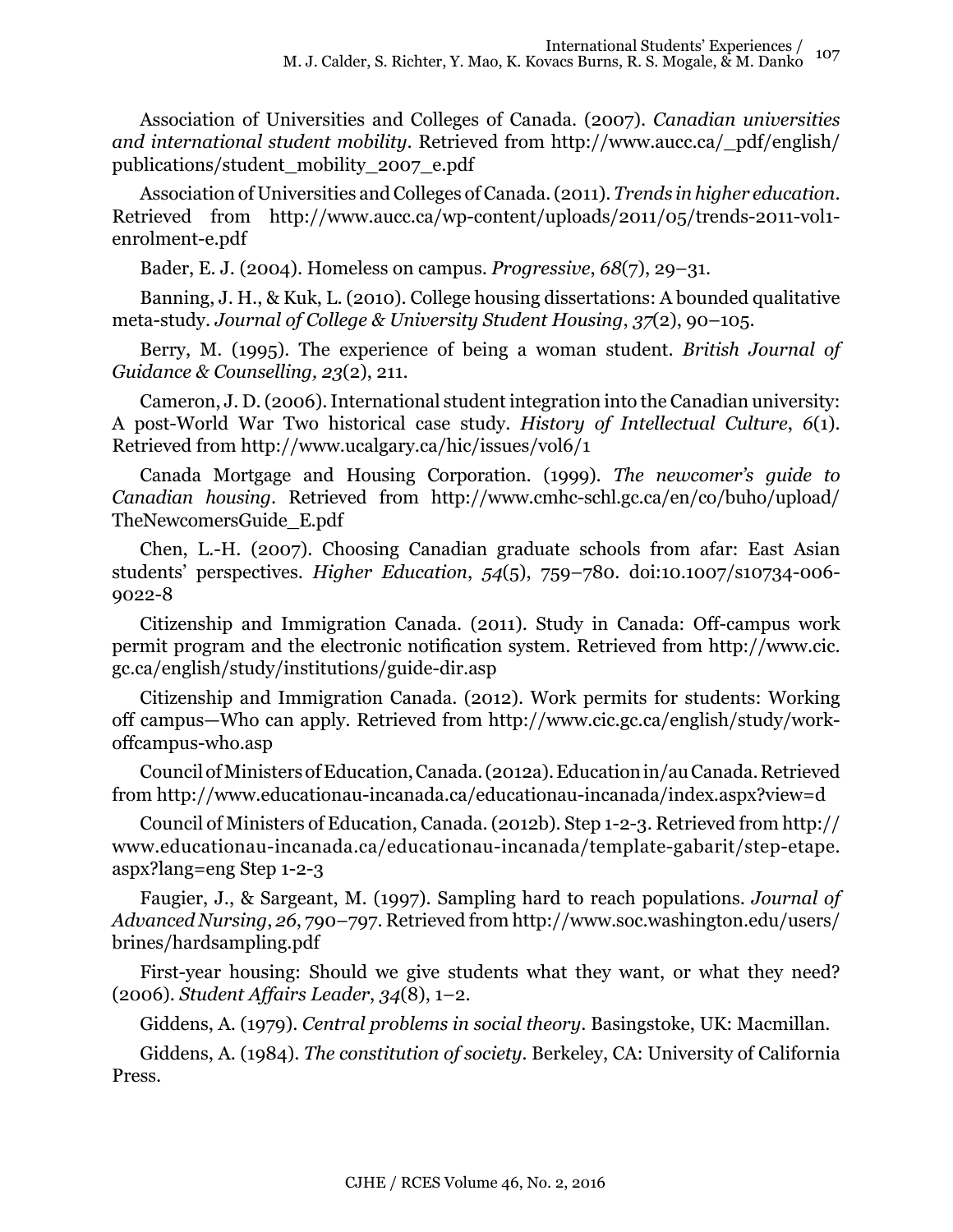Gordon, G., & Kovacs Burns, K. A. (2005). *Edmonton comprehensive community plan on housing and support services: A technical background report*. Unpublished report written for the City of Edmonton.

Guba, E. G., & Lincoln, Y. S. (1989). *Fourth-generation evaluation*. Newbury Park, CA: Sage.

Hallett, R. E. (2010). Homeless: How residential instability complicates students' lives. *About Campus, 15*(3), 11–16. doi:10.1002/abc.20023

Hellstén, M. (2002, September). *Students in transition: Needs and experiences of international students in Australia*. Paper presented at the 16th Australian International Education Conference, Hobart, Tasmania. Retrieved from [http://www.aiec.idp.com/pdf/](http://www.aiec.idp.com/pdf/Hellsten_p.pdf) [Hellsten\\_p.pdf](http://www.aiec.idp.com/pdf/Hellsten_p.pdf)

Heracleous, Loizos. (2013). The employment of structuration theory in organizational discourse: Exploring methodological challenges. *Management Communication Quarterly*, 27(4), 599–606. doi:10.1177/0893318913504498

Jones, M. R., & Karsten, H. (2008). Giddens's structuration theory and information systems research. *MIS Quarterly*, *32*(1), 127–157.

Kovacs Burns, K., Richter, M. S., Mao, Y., Mogale, S., & Danko, M. (2014). Case study of a post-secondary institution and its response to student homelessness. *International Journal of Case Studies*, *3*(9). 49–70. Retrieved from http://www.casestudiesjournal. com/Volume%203%20Issue%209%20Paper%206.pdf

Leyton-Brown, D. (2008). Social and legal aspects of doctoral training in Canada: Criteria and consequences of admission. *Higher Education in Europe*, *33*(1), 111–123. doi:10.1080/03797720802228241

Li, Y. (2006). *Where is home? The lived experience of three Chinese international students in Canada* (Unpublished doctoral dissertation). University of Alberta, Edmonton.

Morse, J. M., & Niehaus, L. (2009). *Mixed method design: Principles and procedures*. Walnut Creek, CA: Left Coast Press.

Najib, N. M., Yusof, N. A., & Osman, Z. (2011). The relationship between students' socio-economic backgrounds and student residential satisfaction. *World Academy of Science, Engineering & Technology*, *80*, 1200–1205.

Pilote, A., & Benabdeljalil, A. (2007). Supporting the success of international students in Canadian universities. *Higher Education Perspectives*, *3*(2). Retrieved from [http://](http://hep.oise.utoronto.ca/index.php/hep/article/view/666/1029) [hep.oise.utoronto.ca/index.php/hep/article/view/666/1029](http://hep.oise.utoronto.ca/index.php/hep/article/view/666/1029)

Roslyn Kunin and Associates, Inc. (2012). *Economic impact of international education in Canada—An update: Final report* [Report presented to the Department of Foreign Affairs and International Trade]. Vancouver, BC: Roslyn Kunin and Associates, Inc.

Skinkle, R., & Embleton, S. (2014). Comparing international student and institutional objectives at Canadian universities: Implications for institutional strategy. *Higher Education Management and Policy*, *24*(3), 38–55.

Statistics Canada. (2012). *Low income lines, 2010*–*11* (Income Research Paper no. 2). Retrieved from http://www.statcan.gc.ca/pub/75f0002m/75f0002m2012002-eng.pdf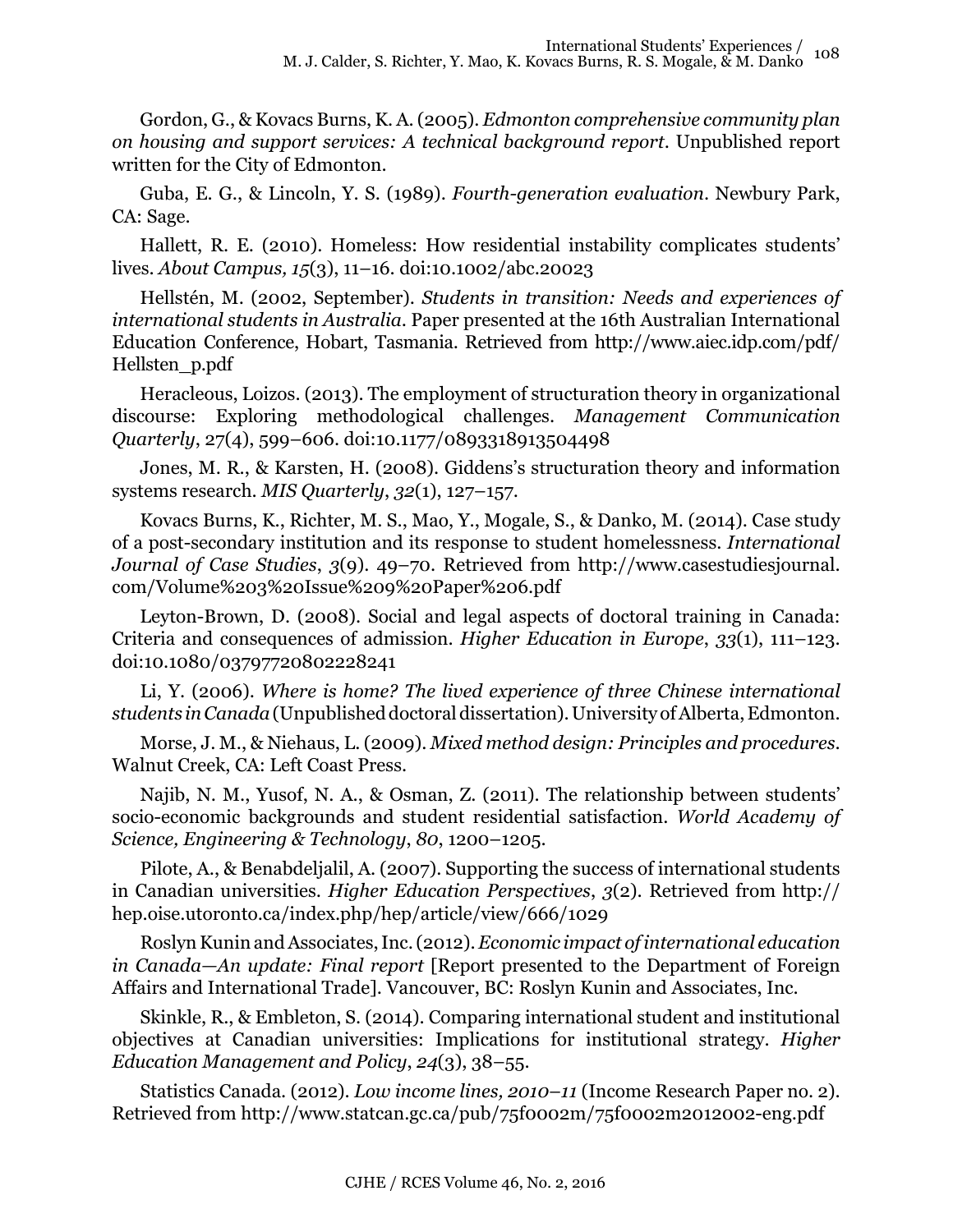World Health Organization. (2014). *Health impact assessment (HIA): The determinants of health*. Retrieved from http://www.who.int/hia/evidence/doh/en/

# **Contact Information**

Moira J. Calder Legislative Assembly of Alberta [m.calder@shaw.ca](mailto:m.calder@shaw.ca)

Moira J. Calder is an indexer at the Legislative Assembly of Alberta. Research for her master's degree in Communications and Technology focused on community engagement and issues surrounding homelessness and vulnerable populations. She is also an editor of academic and trade publications. Her articles have appeared in peer-reviewed journals such as *Local Environment*, *Community Development*, and the *Canadian Journal of Urban Research*, and one is included as a chapter in a 2016 University of Alberta Press book, *Sustainability Planning and Collaboration in Rural Canada*.

Solina Richter is a professor in the Faculty of Nursing, University of Alberta. Her research program focuses on the social determinants of health, and more specifically on research on homelessness to inform public policies and front-line practices that protect and promote health of the low-socioeconomic-status and homeless populations. Additionally, her program of research focuses on building capacity for partnerships and collaboration to address global health related to homelessness.

Yuping Mao is an assistant professor in the Department of Communication Studies at California State University Long Beach. Her research focuses on intercultural, organizational, and health communication. Yuping has taught undergraduate and graduate courses on intercultural communication, research methods, health communication, media campaigns, and culture, new media, and international business. Her work has appeared in several peer-reviewed journals and edited books, including *Journal of Intercultural Communication Research*, *Communication Research*, *Canadian Journal of Communication*, *China Media Research*, *International Journal of Health Planning and Management*, and *Journal of Substance Use.*

Katharina Kovacs Burns, currently with the University of Alberta (School of Public Health) and Alberta Health Services, has expertise in interdisciplinary, cross-sector and participatory health and social services access and utilization research, and policy analysis. This includes exploring experiences of diverse populations regarding impact, burden, effectiveness, and costs. Critical components include social and other determinants of health, quality of life and psychosocial considerations, stakeholder engagement processes, population health principles and practices, and knowledge translation. Methodological approaches and techniques include phased or case studies and program/policy evaluation utilizing multiple or mixed methods.

Ramadimetja S. Mogale, is a lecturer in research methodology at the University of Pretoria, South Africa. Her research interests include women's health, violence against women,